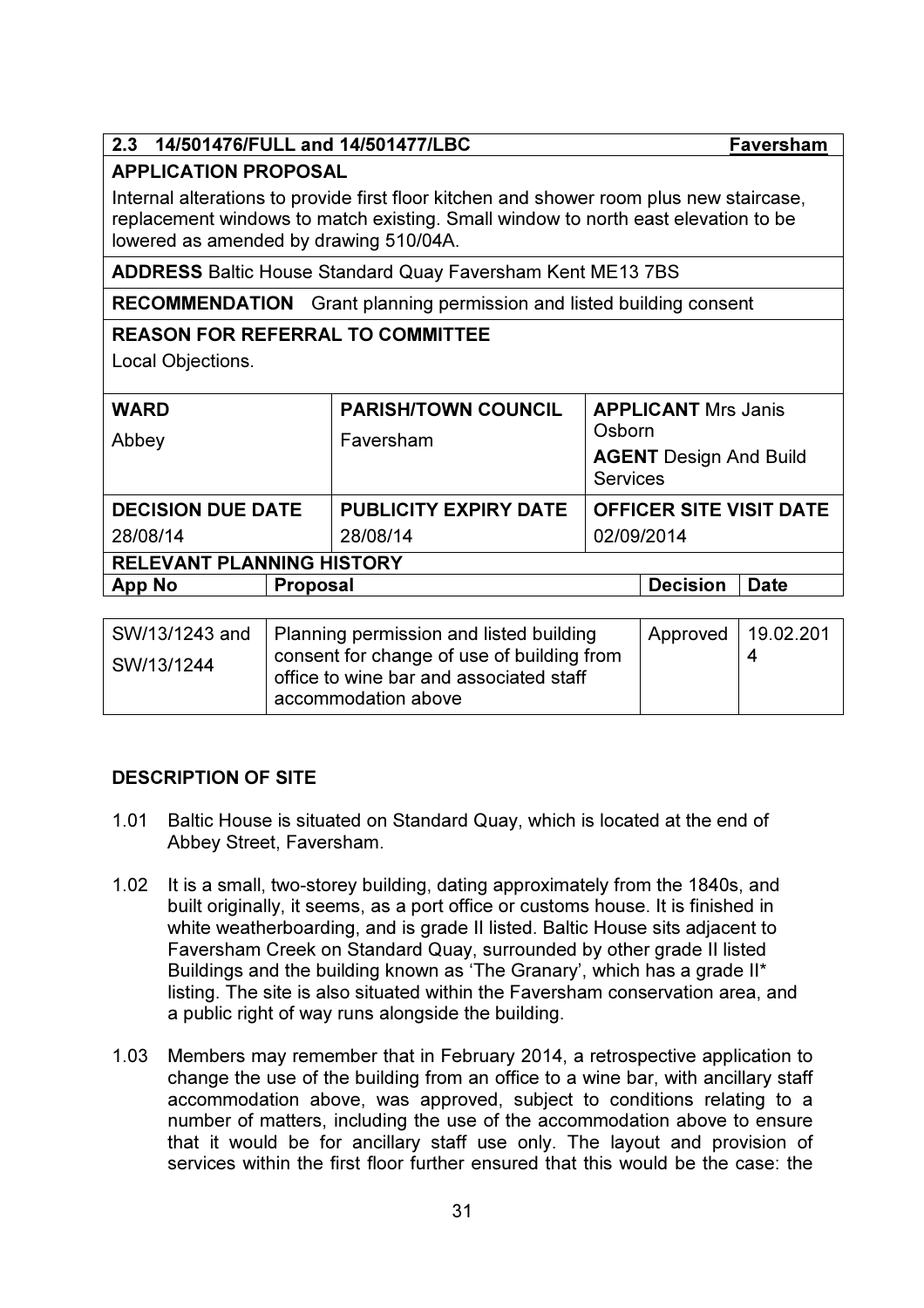kitchen was very small and, whilst there was a shower facility on the first floor, the only toilet to the building remained on the ground floor.

1.04 Standard Quay functioned as a busy wharf until relatively recently. It has since received various permissions for other uses, but these have generally respected the history and historic character of the Quay, with some traditional crafts associated with the original use of the Quay still being practiced, albeit on a smaller scale than before.

#### 2.0 PROPOSAL

- 2.01 The present application is for the replacement of a number of windows, like for like; the repositioning (lower down) of a small window facing the Creekside; the removal and repositioning of the internal staircase; and the reconfiguration of the first floor layout to provide a kitchen and shower room. With the exception of the repositioned window and the replacement windows, these proposals would be internal. The planning application is therefore simply for some physical changes to the building and does not relate to the use of the building.
- 2.02 The proposal would create a larger kitchen and a second w.c. and wash hand basin added to the shower already in situ on the first floor.
- 2.03 Although the replacement windows are noted as being 'like for like', no detailed drawings of same have been submitted.
- 2.03 The application is accompanied by a Design & Access Statement which includes a Flood Risk Assessment and a Heritage Statement. In response to local representations the applicant has since clarified that it is not intended that the works will form a self-contained flat, and that the drawings clearly indicate that the first floor accommodation cannot be used separately from the wine bar.

#### 3.0 PLANNING CONSTRAINTS

Grade II listed building

Faversham conservation area

Public Right of Way running alongside building

Environment Agency Flood Zone 3

#### 4.0 POLICY AND OTHER CONSIDERATIONS

- 4.01 The National Planning Policy Framework (NPPF) Paragraphs 131 and 134
- 4.02 Swale Borough Local Plan 2008 Policies E1 (General Criteria); E14 (Listed Buildings); E15 (Conservation Areas); E19 (Achieving High Quality Design and Distinctiveness); and AAP2 (Area Action Plan for Faversham Creekside).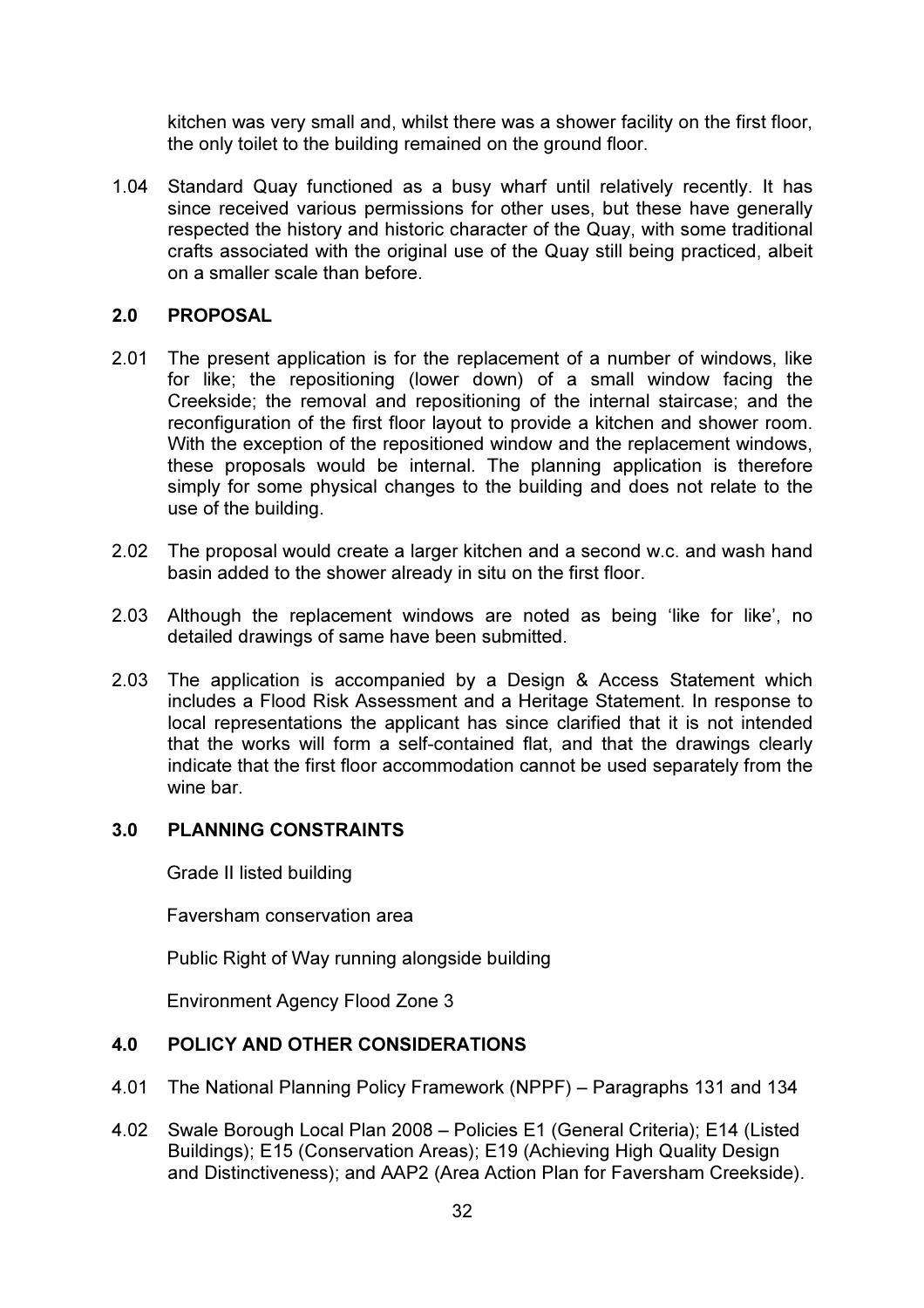4.03 The site falls within the boundaries of the Faversham Creek Neighbourhood Plan. The Faversham Creek DPD grew out of the Swale Borough Local Plan 2008 Policy AAP2 and subsequently became an emerging Neighbourhood Plan through the Government Vanguard initiative. Faversham Town Council is now leading production on the plan. The Neighbourhood Plan Steering Group has published their draft Neighbourhood Plan this summer. It will now be subject to consultation and an Examination, then a public referendum and if it passes all of these stages it is expected that it will be adopted during early 2015.

The Faversham Creek Neighbourhood Plan Steering Group have met with key landowners to discuss their proposals, commissioned and consulted on a Streetscape Strategy and started to formulate their ideas for the development of sites around the creek.

The Council's consultant, Tony Fullwood's report '*Developing proposals and future planning policy to deliver regeneration of the Faversham creek area'*  was published in November 2010 for consultation and comments on its contents were received by the Council. In this report the Standard Quay site is described as a development opportunity. It states that sites at Standard Quay could *"provide employment opportunities and could add to the tourism offer of the town as advocated in Faversham Area Tourism Development, 2005. The provision of mooring posts for major boat repairs together with workshop space for boat repair and apprentices is essential to protect the maritime activities which are an important part of the historic character of this part of the conservation area. The cluster of listed buildings at the centre of Standard Quay should be retained and restored. Given the location of these buildings within the functional floodplain, and the historic association of this area with the Creek, it is proposed that the ground floor should comprise workshop space including boat related activity. In addition, small scale retail and restaurant uses would be acceptable in helping to improve the tourist offer. The limitations of adapting the listed buildings and the need to protect the amenity of residents from the impacts of the ground floor industrial uses means that it is unlikely that residential development would be suitable . All proposals would be subject to a Flood Risk Assessment*."

The Neighbourhood Plan is not yet agreed and at this point I do not consider that its potential impact can be afforded any isgnificant weight.

### 5.0 LOCAL REPRESENTATIONS

5.01 The Faversham Creek Trust has objected to the application and refer to conflict with policy AAP2 of the Local Plan for Faversham Creek and policies E14, E15 and E19 mainly in relation to the element of residential development that the application implies. The Trust also argue that the proposals conflict with the NPPF which requires great weight to be given to the conservation of designated heritage assets including listed buildings and conservation areas. It is noted that the original wine bar application suggested that no building works were necessary (yet works have already been carried out without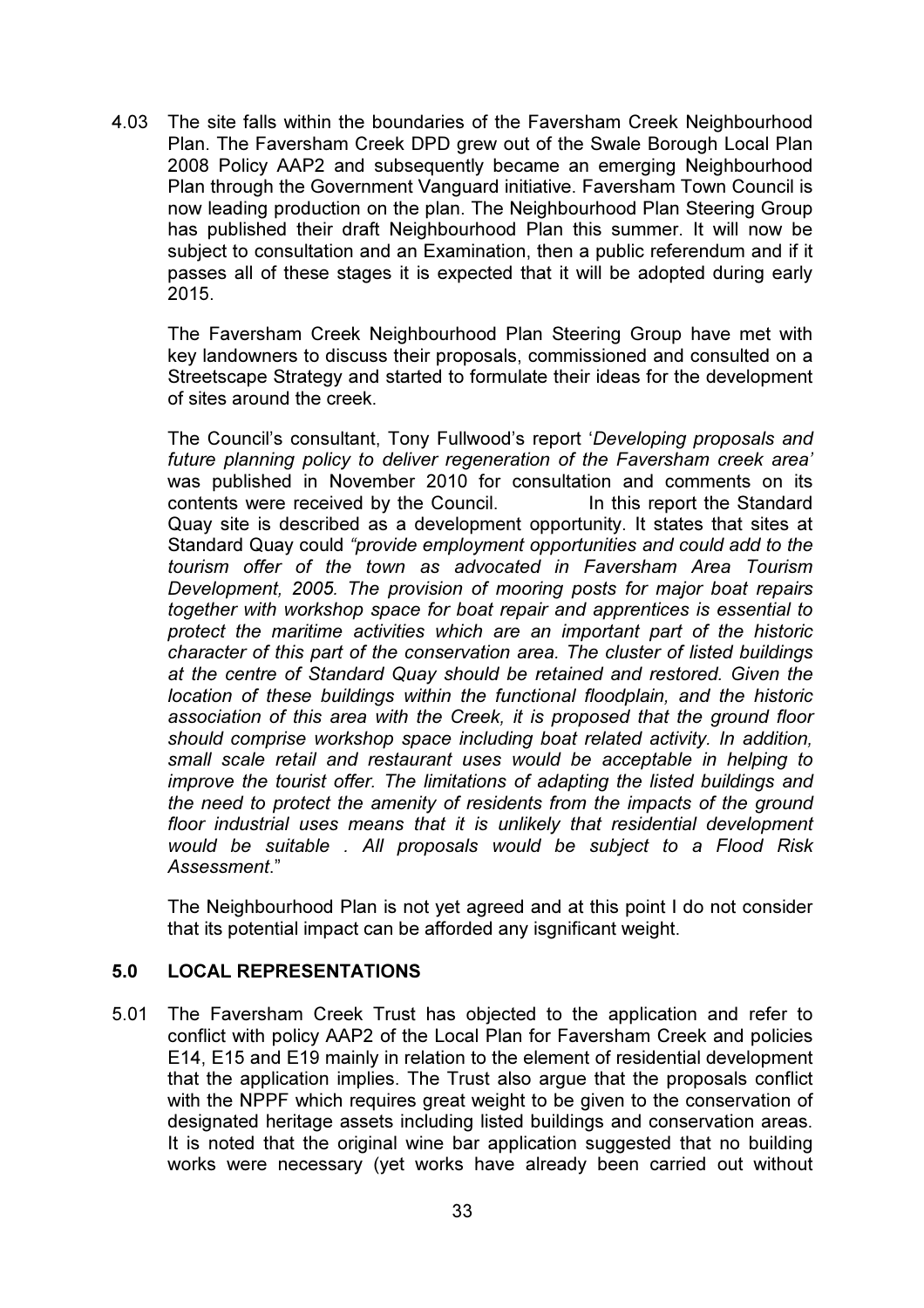permission) and the proposed works will be harmful to the significance and special interest of this group of buildings and their contribution to the character of the conservation area as it would encourage residential use of the building by effectively creating a self-contained apartment. The Trust express surprise that residential use was ever permitted, but suggest that as its use is restricted and cannot be permanent there is no need for first floor sanitary facilities or re-siting of the staircase. They complain of lack of detailed drawings or a report from the conservation officer in the application. They refer to the original recognition form the applicant that space was limited in the building and note that this has resulted in business regularly spilling out on to the quayside contrary to a planning condition. Finally the Trust see it as unreasonable to permit cumulative changes to a listed building in order to facilitate a short term use for which the building is not suited, referring the recent appeal decision at Building 1 nearby where the Inspector foresaw incremental damage harming the significance of the listed building.

- 5.02 The Brents Community Association objects to the proposals for 6 reasons which are, in summary;
	- The original change of use indicated no need for alterations to the building, this was misleading
	- Large signs have been attached to the building and have tables and chairs outside contrary to the original permission
	- There are no detailed drawings for the proposed works
	- The inspector at building 1 referred to incremental damage the same now applies here
	- The proposals contravene policy AAP2 which restricts residential development
	- Listed building and conservation area regulations must be adhered to by all, and this applicant must be scrutinised as much as anybody else's
- 5.03 Seventeen letters and emails of objection have been received from local residents. The comments contained therein may be summarised as follows:
	- Other unauthorised (drainage) works to the Listed Building have been carried out, to what standard we do not know, and approval would encourage further works without consent
	- Building was used for quayside purposes until 2011 and is too small for the business
	- '*Creeping insertion of residential use'*
	- Problems with drainage
	- Insufficient detail in the application regarding then impact on the importance of the listed building, making it difficult for members of the public to properly comment on the significance of the proposals
	- It is not clear whether the change of window will be detrimental to the appearance and integrity of the building
	- Use as a dwelling contrary to policy AAP2 which states that residential development will not be permitted in the Creekside area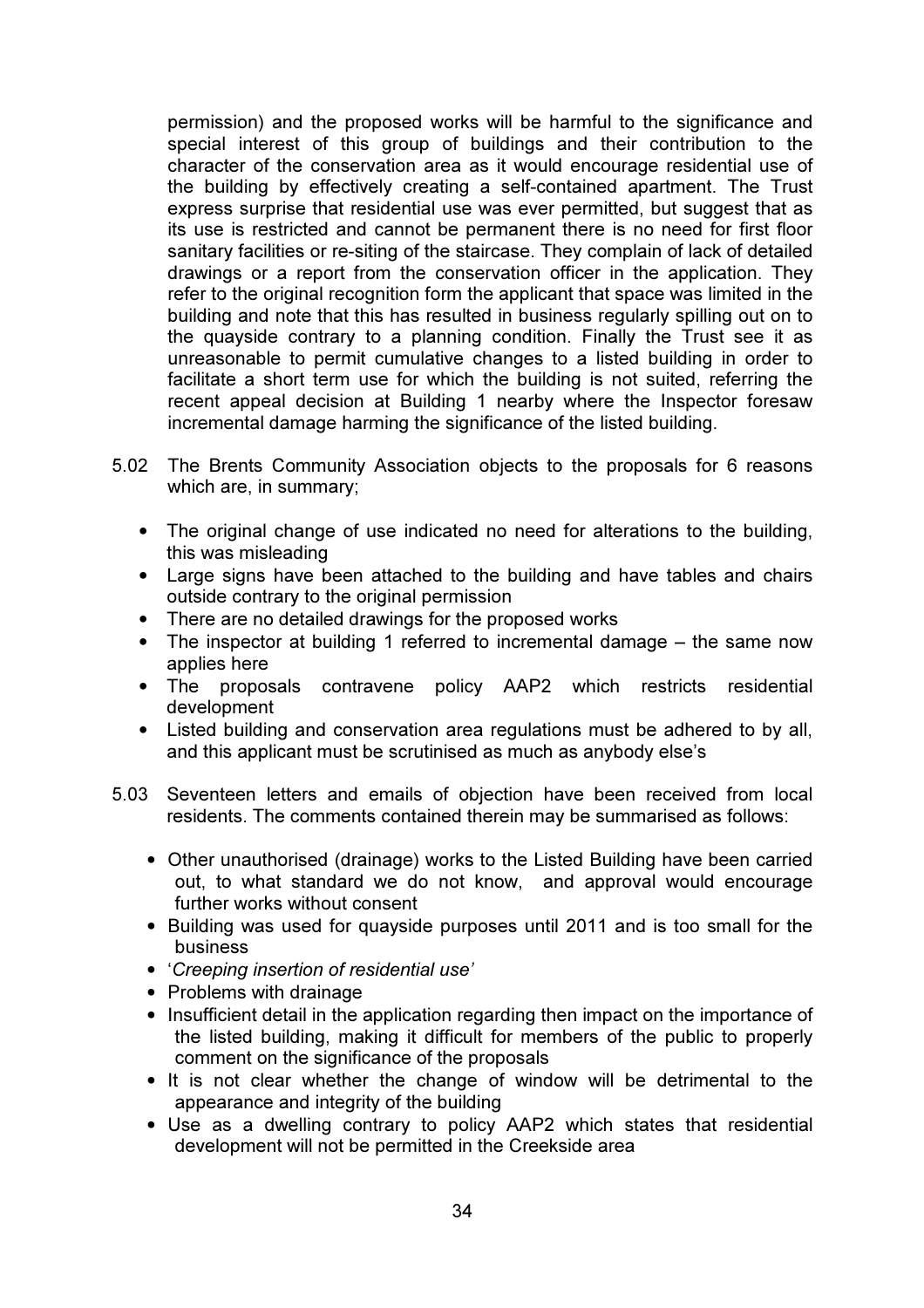- Contrary to the NPPF which requires great weight to be given to the conservation of designated heritage assets and their settings
- Would set an unwelcome precedent for housing on Standard Quay
- Would create a dwelling in a building never intended for residential occupation
- Physical changes to building harmful and the same objections apply that the Inspector at the Building 1 appeal identified. They will persist long after the wine bar use ceases
- Adverts and external seating have eroded the industrial character of the quayside area
- '*The claim of the equivalent of eight full time jobs is wildly optimistic'*
- Why does such a small business require staff accommodation?
- *'The erosion of Standard Quay as a centre of maritime history will continue'*
- Within a flood zone
- The complex of buildings is of highest national historic importance
- *'The original application for change of use to a wine bar (SW/13/1243) stated explicitly that no building works were required. This was fundamental to the SBC Planning Department's decision to reluctantly accept the change of use'.* The proposal now is to add food to the business offer which will exaggerate the already obvious limitations of the building
- Tables and chairs set outside during summer, in direct contravention of the condition imposed on the original permission
- *'With the best will in the world, it might be better for the business to seek more suitable premises in a more suitable location, rather than spoiling a listed building by trying to make it into something it was never meant to be.*
- 5.04 One email of support has been received from a local resident. The comments contained therein may be summarised as follows:
	- The application is an obvious progression for this building to modernise it for habitation and defined commercial use
	- We should not be afraid of controlled development as long as the character of the area is preserved
	- '*It is only by encouraging such controlled and sympathetic development that the quayside will be sustained in anything like its present form.'*

### 6.0 CONSULTATIONS

- 6.01 A number of recommendations have been received from Faversham Town Council, but I believe that this is due to some confusion with regard to the new IT system recently installed for the planning department. The Town Council first recommended refusal, as the application appeared online to not have supporting documentation. Having seen the accompanying documentation, the Town Council now supports the application, subject to the submission of satisfactory information on the design of the proposed internal alterations at first floor level.
- 6.02 The Environment Agency has referred us to their Standing Advice regarding this application. This does not indicate any need to take any special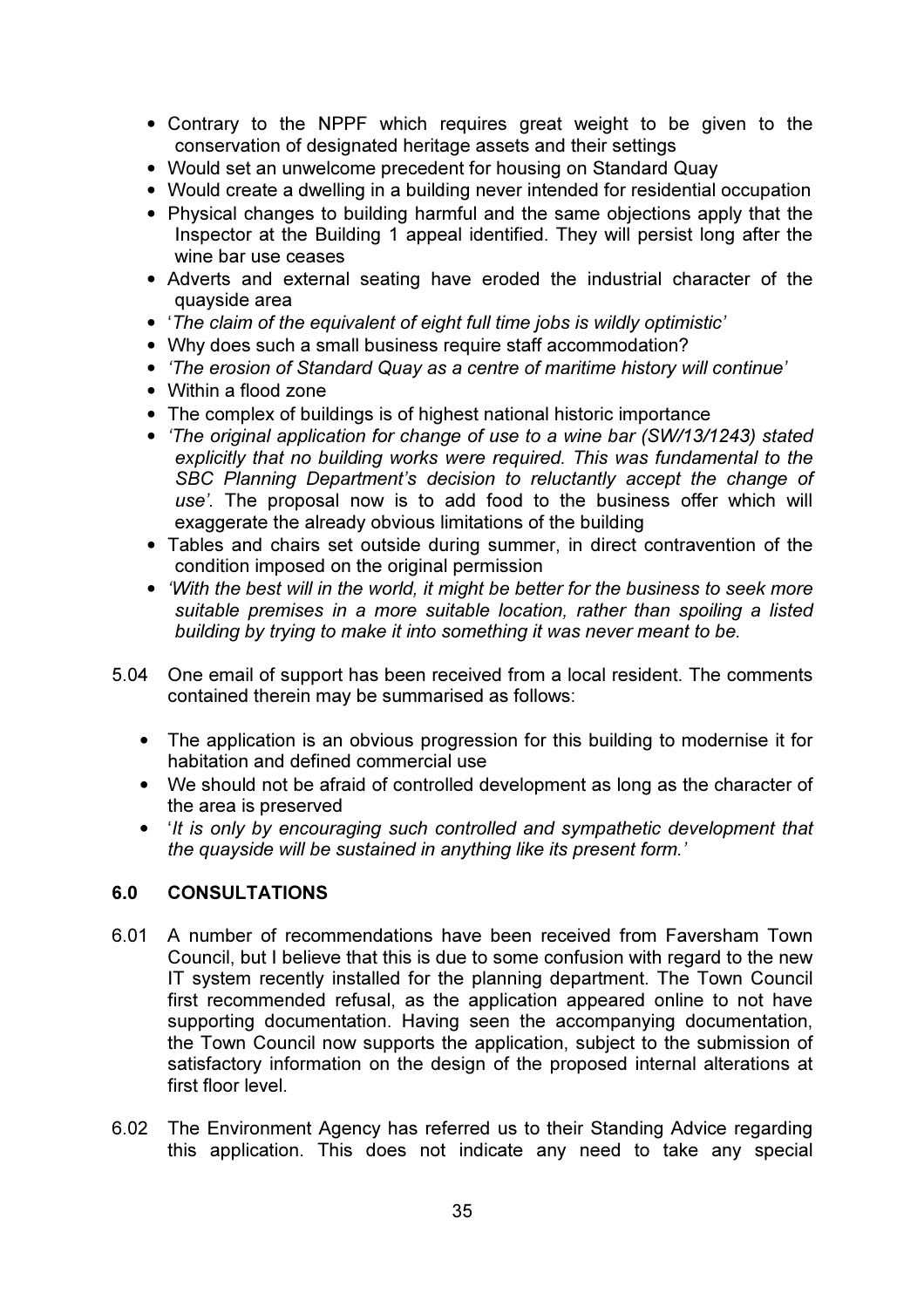precautions as the floor level of the residential accommodation is not changing.

- 6.03 English Heritage has no comments to make on the applications.
- 6.04 Natural England raises no objection to the proposals.
- 6.05 SPAB has expressed concern regarding minor changes to the building may put its historic value at risk, and that the applicant's Heritage Asset Statement does not provide sufficient detail regarding the history of the elements that are proposed to be removed or altered; whether they are original or modern. However, they suggest that if the partitions or staircase (to be removed) are original they should not be altered as this would remove evidence of the historic plan form and have a substantial detrimental impact on the character and significance of the building.

#### 7.0 APPRAISAL

- 7.01 There are obviously two issues to consider here; whether or not the proposal would have an adverse impact on the character and setting of the listed building and conservation area; and whether or not the proposal is in accordance with established planning policy.
- 7.02 With regard to the effect on the character and setting of the listed building, much as I am actively concerned to preserve the character and setting of listed buildings, I am not of the opinion that the proposed physical works would be detrimental to the building. The interior of the building is not without character. Small details which survive such as the knee braces to the tie beams, the plan form and (possibly) a fire surround are significant features which should be preserved. The current proposals, particularly the loss of the staircase and its replacement in a slightly different location and the internal re-planning at first floor level may appear quite radical at first glance. However, the stair and the existing first floor partitions and doors are not historic features and are of little significance to the listed building. As such, subject to more comprehensive details of the works proposed I do not consider that these works will detract from the historical significance of this building or the group of buildings in which it sits. It follows that the works will not detract from the building's contribution to the character of the conservation area.
- 7.03 I am of the opinion that the more problematic issue here is the fact that it might be considered that to install a larger kitchen and a toilet upstairs could constitute a self-contained dwelling on the Quay, which would clearly be contrary to the provisions of Area Action Plan 2 (AAP2), which clearly states in paragraph 5.14 that '*House builders and homeowners have found the creekside's industrial sites an attractive prospect, but these change the character of the area and place pressures – both financial and environmental – on the remaining businesses and vacant sites to follow suit. Such changes to the character of the Creekside lead to the loss of diversity of activity and severance in the old links between the water and waterside uses. The Council*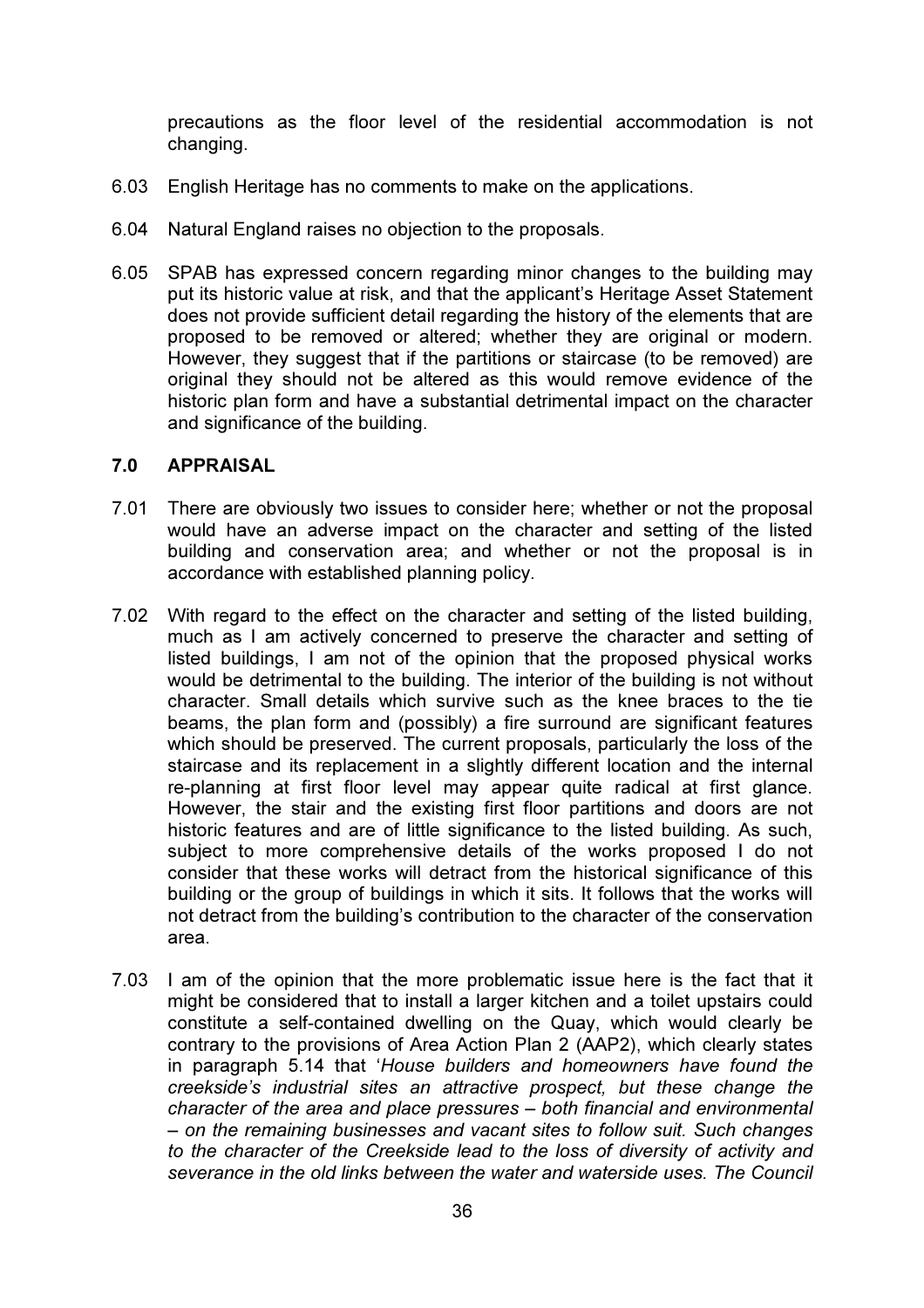*considers that levels of new housing have reached the point where further proposals will damage the area and it will now resist them as both contrary to the strategy for the Local Plan and the policy for this AAP.'* 

- 7.04 Paragraph 5.19, when dealing with Standard Quay itself, notes that '*Residential development will not be permitted as it is considered likely to harm the historic interest of the area'.*
- 7.05 When approving the change of use application in February, the Council was content to support that proposal, as the accommodation level at that time was clearly of a basic level and could not be used as a separate dwelling.
- 7.06 However, I am not convinced that the proposed works would actually render the staff flat to be self-contained. Entry to the building would still be via the entrance to the wine bar; as such, the accommodation would not be self-contained and could not easily be let, sold or rented separately. This to my mind ensures that the use is consistent with policy AAP2.
- 7.07 It is also worth remembering that when approving the wine bar use in February 2014, Officers and Members worked together to produce a very precise condition referring to the accommodation above the wine bar, which states:

'*The residential part of the wine bar and ancillary owner/employee residential accommodation hereby permitted shall not be occupied other than by a person solely or mainly employed in the operation of the business.*

*Grounds: In the interests of the amenity of any occupier of the living space, and to ensure that the use of the wine bar is in turn not restricted by amenity issues relating to the living space, and to further ensure that this permission does not set a precedent for further residential accommodation at Standard Quay, which might restrict continued use of the area for water based activities.'* 

7.08 The planning application now being determined is not for a change of use, simply for external alterations, and should Members be minded to approve this application, this condition will still stand, thus precluding full residential use and any future precedent. Members will note (above) that the applicant has clarified this matter in the light of local concern.

### 8.0 CONCLUSION

- 8.01 In view of the above, I recommend that the applications are approved, subject to the conditions noted below.
- 9.0 RECOMMENDATION GRANT, subject to the following conditions:

For Planning Application 14/501476/FULL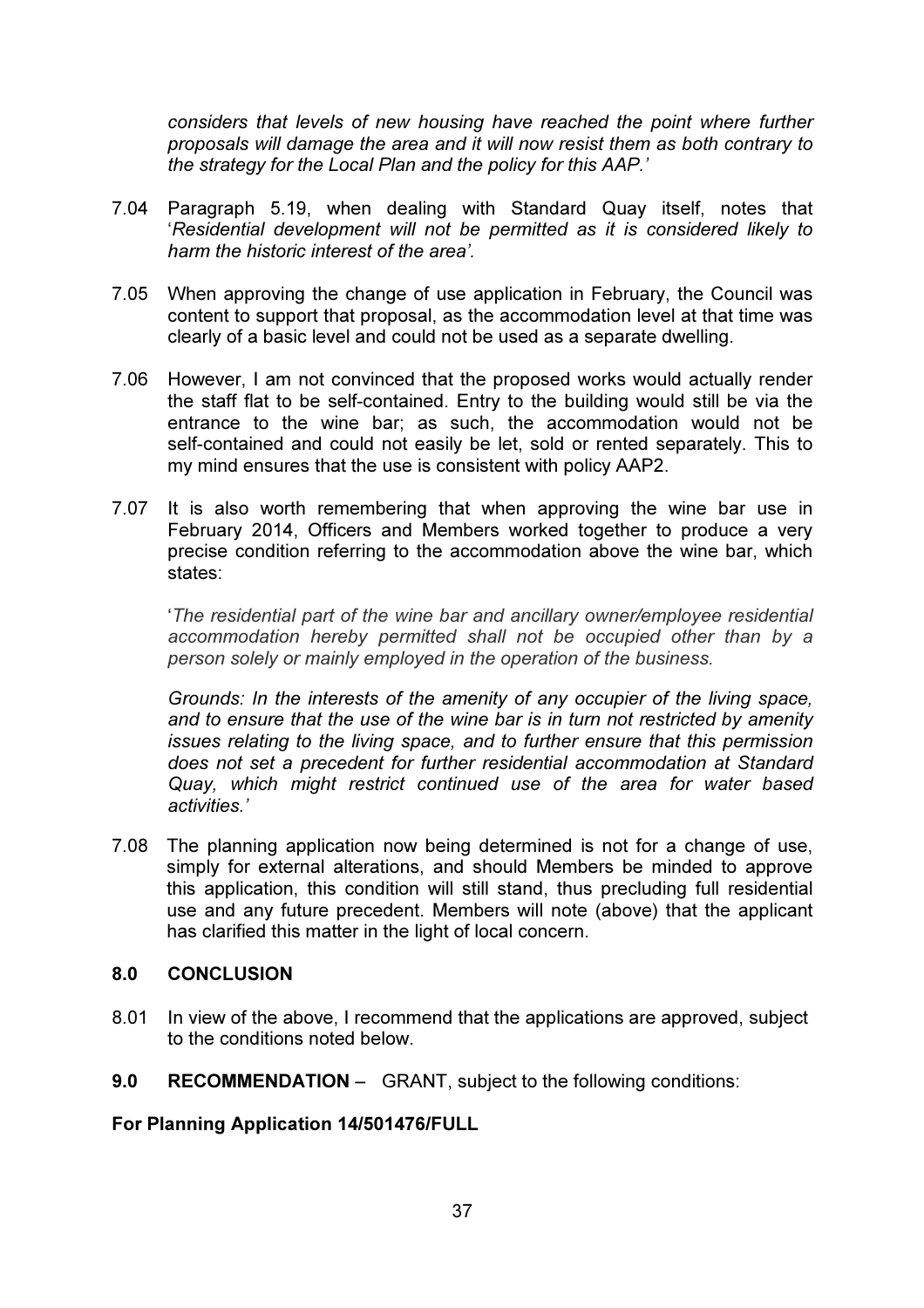(1) The development to which this permission relates must be begun not later than the expiration of three years beginning with the date on which the permission is granted.

Grounds: In pursuance of Section 91 of the Town and Country Planning Act 1990 as amended by the Planning and Compulsory Purchase Act 2004.

 (2) Before any window alterations are commenced, a detailed specification and schedule of works detailing the precise nature and extent of all such works shall be submitted to and approved in writing by the Local Planning Authority. The development shall be carried out in complete accordance with the approved details.

Grounds: In the interests of preserving the special historic and architectural interest of the listed building.

(3) The development hereby permitted shall only be carried out in complete accordance with the approved details.

Grounds: In the interests of preserving or enhancing historic and architectural interest of the listed building.

## COUNCIL'S APPROACH

The Council recognises the advice in paragraphs 186 and 187 of the National Planning Policy Framework (NPPF) and seeks to work with applicants in a positive and proactive manner by offering a pre-application advice service; and seeking to find solutions to any obstacles to approval of applications having due regard to the responses to consultation, where it can reasonably be expected that amendments to an application will result in an approval without resulting in a significant change to the nature of the application and the application can then be amended and determined in accordance with statutory timescales.

In this case the application was decided by the Council's Planning Committee.

### INFORMATIVE

The restriction on occupation of the upper floor accommodation in Baltic House imposed by condition 2 of planning permission SW/13/1243 is not affected by this planning permission, and it remains in effect.

### For Listed Building Consent Application 14/501477/LBC

 (1) The works to which this consent relates must be begun not later than the expiration of three years beginning with the date on which this consent is granted.

Grounds: In pursuance of Section 18 of the Listed Building Act 1990 as amended by the Planning and Compulsory Purchase Act 2004.